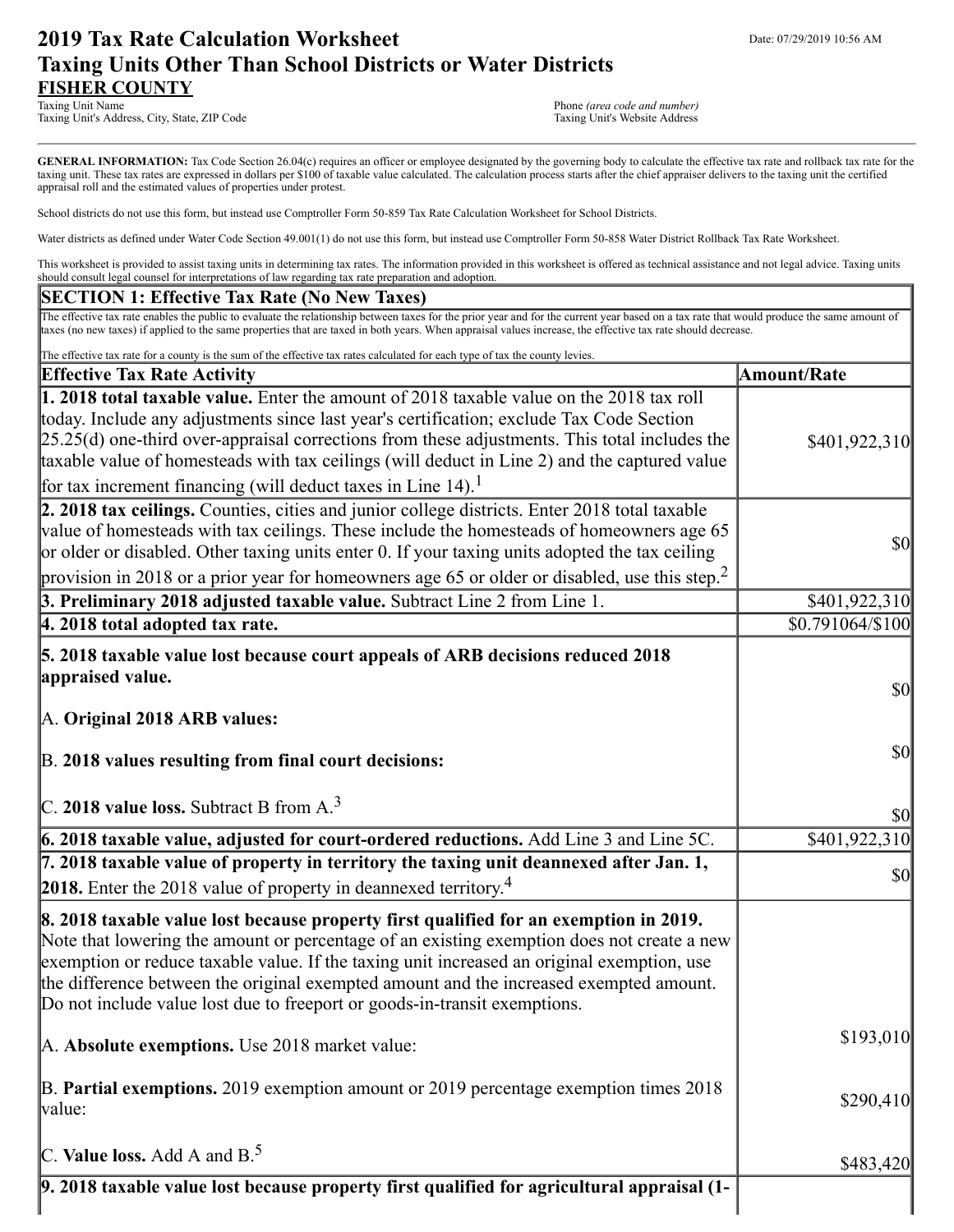| $\bf{d}$ or 1-d-1), timber appraisal, recreational/scenic appraisal or public access airport<br>special appraisal in 2019. Use only properties that qualified in 2019 for the first time; do<br>not use properties that qualified in 2018.                                                                                                                                                                  |                                     |
|-------------------------------------------------------------------------------------------------------------------------------------------------------------------------------------------------------------------------------------------------------------------------------------------------------------------------------------------------------------------------------------------------------------|-------------------------------------|
| A. 2018 market value:                                                                                                                                                                                                                                                                                                                                                                                       | \$0                                 |
| B. 2019 productivity or special appraised value:                                                                                                                                                                                                                                                                                                                                                            | <b>\$0</b>                          |
| C. Value loss. Subtract B from $A6$                                                                                                                                                                                                                                                                                                                                                                         | $ 10\rangle$                        |
| 10. Total adjustments for lost value. Add lines 7, 8C and 9C.                                                                                                                                                                                                                                                                                                                                               | \$483,420                           |
| 11. 2018 adjusted taxable value. Subtract Line 10 from Line 6.                                                                                                                                                                                                                                                                                                                                              | \$401,438,890                       |
| <b>12. Adjusted 2018 taxes.</b> Multiply Line 4 by Line 11 and divide by \$100.                                                                                                                                                                                                                                                                                                                             | \$3,175,638                         |
| 13. Taxes refunded for years preceding tax year 2018. Enter the amount of taxes refunded<br>by the taxing unit for tax years preceding tax year 2018. Types of refunds include court<br>decisions, Tax Code Section 25.25(b) and (c) corrections and Tax Code Section 31.11<br>payment errors. Do not include refunds for tax year 2018. This line applies only to tax years<br>preceding tax year $2018.7$ | \$3,471                             |
| 14. Taxes in tax increment financing (TIF) for tax year 2018. Enter the amount of taxes<br>paid into the tax increment fund for a reinvestment zone as agreed by the taxing unit. If the<br>taxing unit has no 2019 captured appraised value in Line 16D, enter $0.8$                                                                                                                                       | \$0                                 |
| 15. Adjusted 2018 taxes with refunds and TIF adjustment. Add Lines 12 and 13, subtract<br>Line $14.9$                                                                                                                                                                                                                                                                                                       | \$3,179,109                         |
| <b>16. Total 2019 taxable value on the 2019 certified appraisal roll today.</b> This value<br>includes only certified values and includes the total taxable value of homesteads with tax<br>ceilings (will deduct in Line 18). These homesteads include homeowners age 65 or older or<br>disabled. $10$                                                                                                     |                                     |
| A. Certified values:                                                                                                                                                                                                                                                                                                                                                                                        | \$492,491,210                       |
| B. Counties: Include railroad rolling stock values certified by the Comptroller's office:                                                                                                                                                                                                                                                                                                                   | \$4,228,221                         |
| C. Pollution control and energy storage system exemption: Deduct the value of property<br>exempted for the current tax year for the first time as pollution control or energy storage<br>system property:                                                                                                                                                                                                   | $\vert \mathbf{S} \mathbf{0} \vert$ |
| $\mathbb{D}$ . Tax increment financing: Deduct the 2019 captured appraised value of property taxable<br>by a taxing unit in a tax increment financing zone for which the 2019 taxes will be deposited<br>into the tax increment fund. Do not include any new property value that will be included in<br>Line 21 below. $11$                                                                                 | $\vert \mathbf{S} \mathbf{0} \vert$ |
| <b>E. Total 2019 value.</b> Add A and B, then subtract C and D.                                                                                                                                                                                                                                                                                                                                             | \$496,719,431                       |
| $\vert$ 17. Total value of properties under protest or not included on certified appraisal roll. $^{12}$                                                                                                                                                                                                                                                                                                    |                                     |
| A. 2019 taxable value of properties under protest. The chief appraiser certifies a list of<br>properties still under ARB protest. The list shows the appraisal district's value and the<br>taxpayer's claimed value, if any, or an estimate of the value if the taxpayer wins. For each of<br>the properties under protest, use the lowest of these values. Enter the total value. <sup>13</sup>            | $\vert \mathbf{S} \mathbf{O} \vert$ |
|                                                                                                                                                                                                                                                                                                                                                                                                             |                                     |
| B. 2019 value of properties not under protest or included on certified appraisal roll.<br>The chief appraiser gives taxing units a list of those taxable properties that the chief<br>appraiser knows about, but are not included in the appraisal roll certification. These                                                                                                                                | \$0                                 |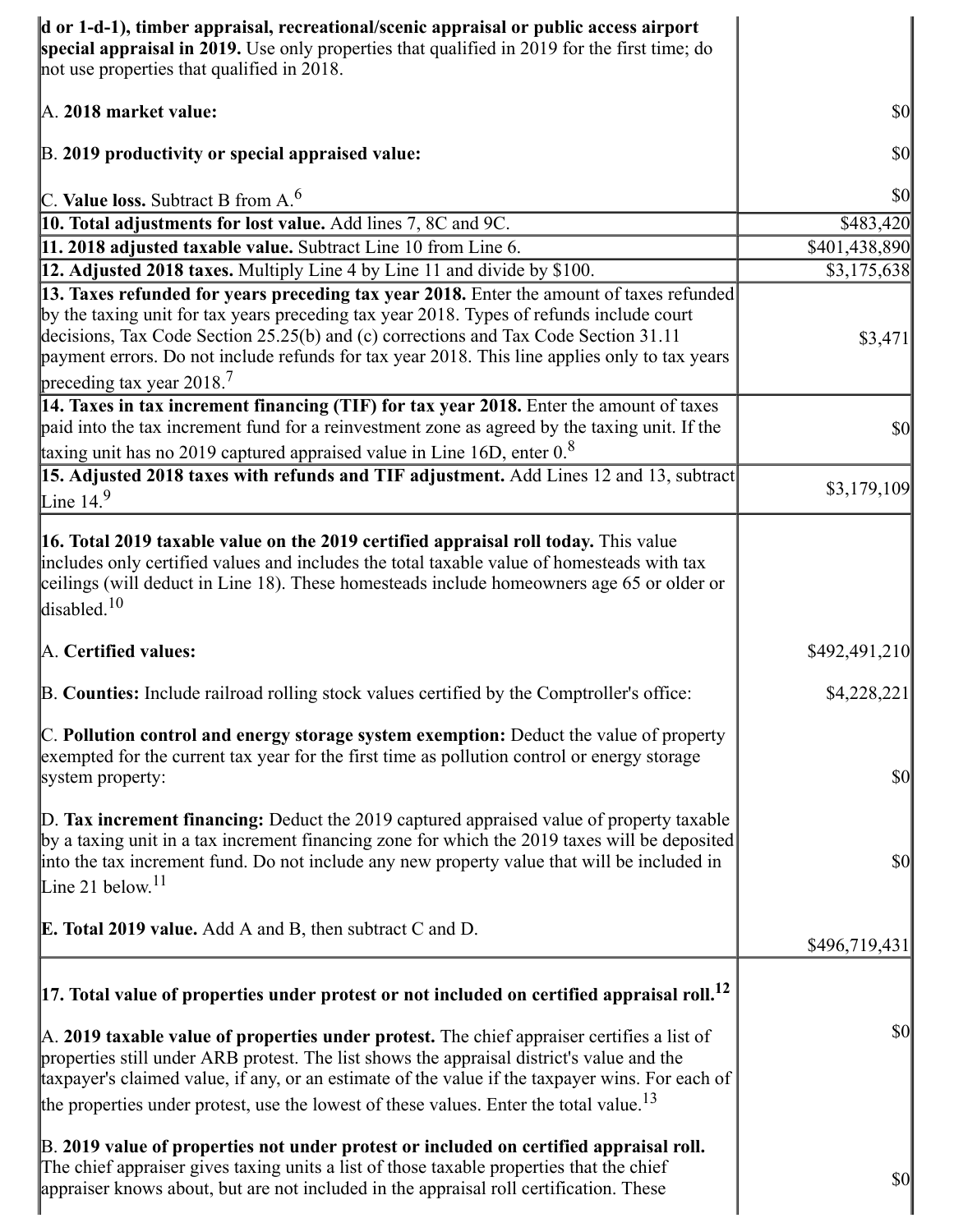| properties also are not on the list of properties that are still under protest. On this list of<br>properties, the chief appraiser includes the market value, appraised value and exemptions for<br>the preceding year and a reasonable estimate of the market value, appraised value and<br>exemptions for the current year. Use the lower market, appraised or taxable value (as<br>appropriate). Enter the total value. $^{14}$                                                                                                                                                                                                           |                  |
|----------------------------------------------------------------------------------------------------------------------------------------------------------------------------------------------------------------------------------------------------------------------------------------------------------------------------------------------------------------------------------------------------------------------------------------------------------------------------------------------------------------------------------------------------------------------------------------------------------------------------------------------|------------------|
| C. Total value under protest or not certified: Add A and B.                                                                                                                                                                                                                                                                                                                                                                                                                                                                                                                                                                                  |                  |
|                                                                                                                                                                                                                                                                                                                                                                                                                                                                                                                                                                                                                                              | \$0              |
| 18. 2019 tax ceilings. Counties, cities and junior colleges enter 2019 total taxable value of<br>homesteads with tax ceilings. These include the homesteads of homeowners age 65 or older<br>or disabled. Other taxing units enter 0. If your taxing units adopted the tax ceiling provision                                                                                                                                                                                                                                                                                                                                                 | $\sqrt{50}$      |
| $\left  \text{in } 2018 \text{ or a prior year for home owners age 65 or older or disabled, use this step.} \right $<br>19. 2019 total taxable value. Add Lines 16E and 17C. Subtract Line 18.                                                                                                                                                                                                                                                                                                                                                                                                                                               | \$496,719,431    |
| 20. Total 2019 taxable value of properties in territory annexed after Jan. 1, 2018.                                                                                                                                                                                                                                                                                                                                                                                                                                                                                                                                                          |                  |
| Include both real and personal property. Enter the 2019 value of property in territory<br>$\int$ annexed. <sup>16</sup>                                                                                                                                                                                                                                                                                                                                                                                                                                                                                                                      | <b>\$0</b>       |
| 21. Total 2019 taxable value of new improvements and new personal property located<br>in new improvements. New means the item was not on the appraisal roll in 2018. An<br>improvement is a building, structure, fixture or fence erected on or affixed to land. New<br>additions to existing improvements may be included if the appraised value can be<br>determined. New personal property in a new improvement must have been brought into the<br>taxing unit after Jan. 1, 2018, and be located in a new improvement. New improvements do<br>include property on which a tax abatement agreement has expired for $2019$ . <sup>17</sup> | \$40,530,320     |
| 22. Total adjustments to the 2019 taxable value. Add Lines $20$ and $21$ .                                                                                                                                                                                                                                                                                                                                                                                                                                                                                                                                                                   | \$40,530,320     |
| 23. 2019 adjusted taxable value. Subtract Line 22 from Line 19.                                                                                                                                                                                                                                                                                                                                                                                                                                                                                                                                                                              | \$456,189,111    |
| 24. 2019 effective tax rate. Divide Line 15 by Line 23 and multiply by \$100. <sup>18</sup>                                                                                                                                                                                                                                                                                                                                                                                                                                                                                                                                                  | \$0.696884/\$100 |
| 25. COUNTIES ONLY. Add together the effective tax rates for each type of tax the county<br>levies. The total is the 2019 county effective tax rate. <sup>19</sup>                                                                                                                                                                                                                                                                                                                                                                                                                                                                            | \$0.718526/\$100 |

| <sup>1</sup> Tex. Tax Code Section $26.012(14)$ | $^{9}$ Tex. Tax Code Section 26.012(13)              |
|-------------------------------------------------|------------------------------------------------------|
| $2$ Tex. Tax Code Section 26.012(14)            | $10$ Tex. Tax Code Section 26.012                    |
| $3$ Tex. Tax Code Section 26.012(13)            | <sup>11</sup> Tex. Tax Code Section $26.03(c)$       |
| $4$ Tex. Tax Code Section 26.012(15)            | <sup>12</sup> Tex. Tax Code Section 26.01(c) and (d) |
| $5$ Tex. Tax Code Section 26.012(15)            | <sup>13</sup> Tex. Tax Code Section $26.01(c)$       |
| ${}^{6}$ Tex. Tax Code Section 26.012(15)       | <sup>14</sup> Tex. Tax Code Section $26.01(d)$       |
| $7$ Tex. Tax Code Section 26.012(13)            | <sup>15</sup> Tex. Tax Code Section $26.012(6)$      |
| ${}^{8}$ Tex. Tax Code Section 26.03(c)         | <sup>16</sup> Tex. Tax Code Section $26.012(17)$     |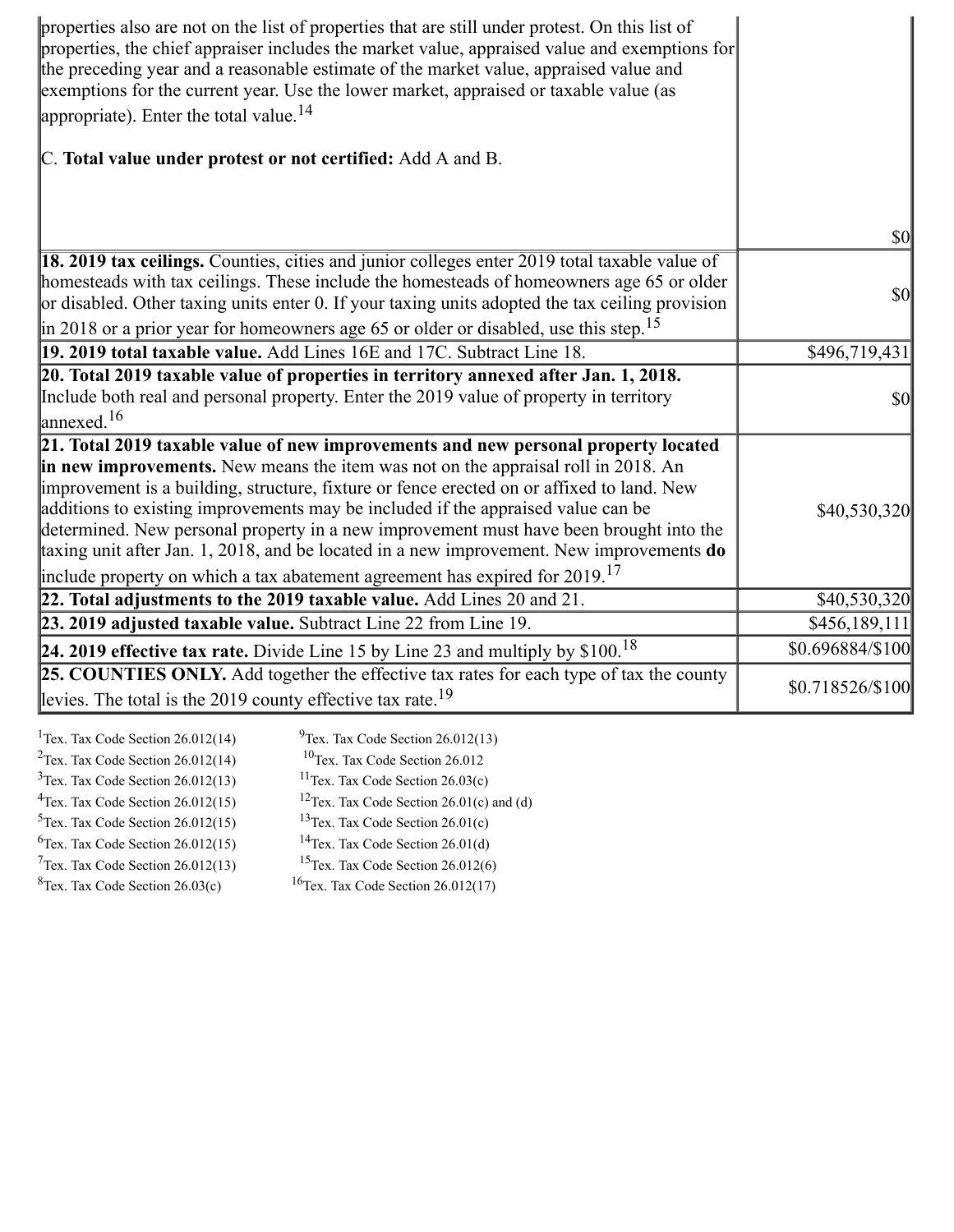# **SECTION 2: Rollback Tax Rate**

The rollback tax rate is split into two separate rates:

- 1. **Maintenance and Operations (M&O):** The M&O portion is the tax rate that is needed to raise the same amount of taxes that the taxing unit levied in the prior year plus eight percent. This rate accounts for such things as salaries, utilities and day-to-day operations.
- 2. **Debt:** The debt tax rate includes the debt service necessary to pay the taxing unit's debt payments in the coming year. This rate accounts for principal and interest on bonds and other debt secured by property tax revenue.

The rollback tax rate for a county is the sum of the rollback tax rates calculated for each type of tax the county levies. In most cases the rollback tax rate exceeds the effective tax rate, but occasionally decreases in a taxing unit's debt service will cause the effective tax rate to be higher than the rollback tax rate.

| a occasionary accreases in a taxing ann s acor service win cause are errective tax rate to be inglier than the romack tax rat<br><b>Rollback Tax Rate Activity</b>                                                                                                                                                                                                                                                                                                                                                                                                                                                                                                           | <b>Amount/Rate</b>                  |
|------------------------------------------------------------------------------------------------------------------------------------------------------------------------------------------------------------------------------------------------------------------------------------------------------------------------------------------------------------------------------------------------------------------------------------------------------------------------------------------------------------------------------------------------------------------------------------------------------------------------------------------------------------------------------|-------------------------------------|
| 26. 2018 maintenance and operations (M&O) tax rate.                                                                                                                                                                                                                                                                                                                                                                                                                                                                                                                                                                                                                          | $$0.654512\%100$                    |
| $27.2018$ adjusted taxable value. Enter the amount from Line 11.                                                                                                                                                                                                                                                                                                                                                                                                                                                                                                                                                                                                             | \$401,438,890                       |
| 28. 2018 M&O taxes.                                                                                                                                                                                                                                                                                                                                                                                                                                                                                                                                                                                                                                                          |                                     |
| $\mathbb A$ . Multiply Line 26 by Line 27 and divide by \$100.                                                                                                                                                                                                                                                                                                                                                                                                                                                                                                                                                                                                               | \$2,627,465                         |
| B. Cities, counties and hospital districts with additional sales tax: Amount of additional<br>sales tax collected and spent on M&O expenses in 2018. Enter amount from full year's sales<br>tax revenue spent for M&O in 2018 fiscal year, if any. Other taxing units enter 0. Counties<br>exclude any amount that was spent for economic development grants from the amount of<br>sales tax spent.                                                                                                                                                                                                                                                                          | $\frac{1}{2}$                       |
| C. Counties: Enter the amount for the state criminal justice mandate. If second or later year,<br>the amount is for increased cost above last year's amount. Other taxing units enter 0.                                                                                                                                                                                                                                                                                                                                                                                                                                                                                     | $\vert \mathbf{S} \mathbf{0} \vert$ |
| D. Transferring function: If discontinuing all of a department, function or activity and<br>transferring it to another taxing unit by written contract, enter the amount spent by the taxing<br>unit discontinuing the function in the 12 months preceding the month of this calculation. If<br>the taxing unit did not operate this function for this 12-month period, use the amount spent<br>in the last full fiscal year in which the taxing unit operated the function. The taxing unit<br>discontinuing the function will subtract this amount in H below. The taxing unit receiving<br>the function will add this amount in $H$ below. Other taxing units enter $0$ . | $\vert \mathbf{S} \mathbf{O} \vert$ |
| E. Taxes refunded for years preceding tax year 2018: Enter the amount of M&O taxes<br>refunded in the preceding year for taxes before that year. Types of refunds include court<br>decisions, Tax Code Section 25.25(b) and (c) corrections and Section 31.11 payment errors.<br>Do not include refunds for tax year 2018. This line applies only to tax years preceding tax<br>$\sqrt{\frac{1}{2}}$ vear 2018.                                                                                                                                                                                                                                                              | $ 10\rangle$                        |
| F. Enhanced indigent health care expenditures: Enter the increased amount for the current<br>year's enhanced indigent health care expenditures above the preceding tax year's enhanced<br>indigent health care expenditures, less any state assistance.                                                                                                                                                                                                                                                                                                                                                                                                                      | $\vert \mathbf{S} \mathbf{0} \vert$ |
| G. Taxes in TIF: Enter the amount of taxes paid into the tax increment fund for a<br>reinvestment zone as agreed by the taxing unit. If the taxing unit has no 2019 captured<br>appraised value in Line $16D$ , enter 0.                                                                                                                                                                                                                                                                                                                                                                                                                                                     | \$0                                 |
| $H.$ Adjusted M&O Taxes. Add A, B, C, E and F. For taxing unit with D, subtract if<br>discontinuing function and add if receiving function. Subtract G.                                                                                                                                                                                                                                                                                                                                                                                                                                                                                                                      | \$2,627,465                         |
| 29. 2019 adjusted taxable value. Enter Line 23 from the Effective Tax Rate Worksheet.                                                                                                                                                                                                                                                                                                                                                                                                                                                                                                                                                                                        | \$456,189,111                       |
| 30. 2019 effective maintenance and operations rate. Divide Line 28H by Line 29 and<br>multiply by $$100$ .                                                                                                                                                                                                                                                                                                                                                                                                                                                                                                                                                                   | \$0.575960/\$100                    |
| $31.2019$ rollback maintenance and operation rate. Multiply Line 30 by 1.08.                                                                                                                                                                                                                                                                                                                                                                                                                                                                                                                                                                                                 | $$0.622036/\$100$                   |
| 32. Total 2019 debt to be paid with property taxes and additional sales tax revenue.<br>Debt means the interest and principal that will be paid on debts that:<br>$(1)$ are paid by property taxes,<br>$(2)$ are secured by property taxes,                                                                                                                                                                                                                                                                                                                                                                                                                                  |                                     |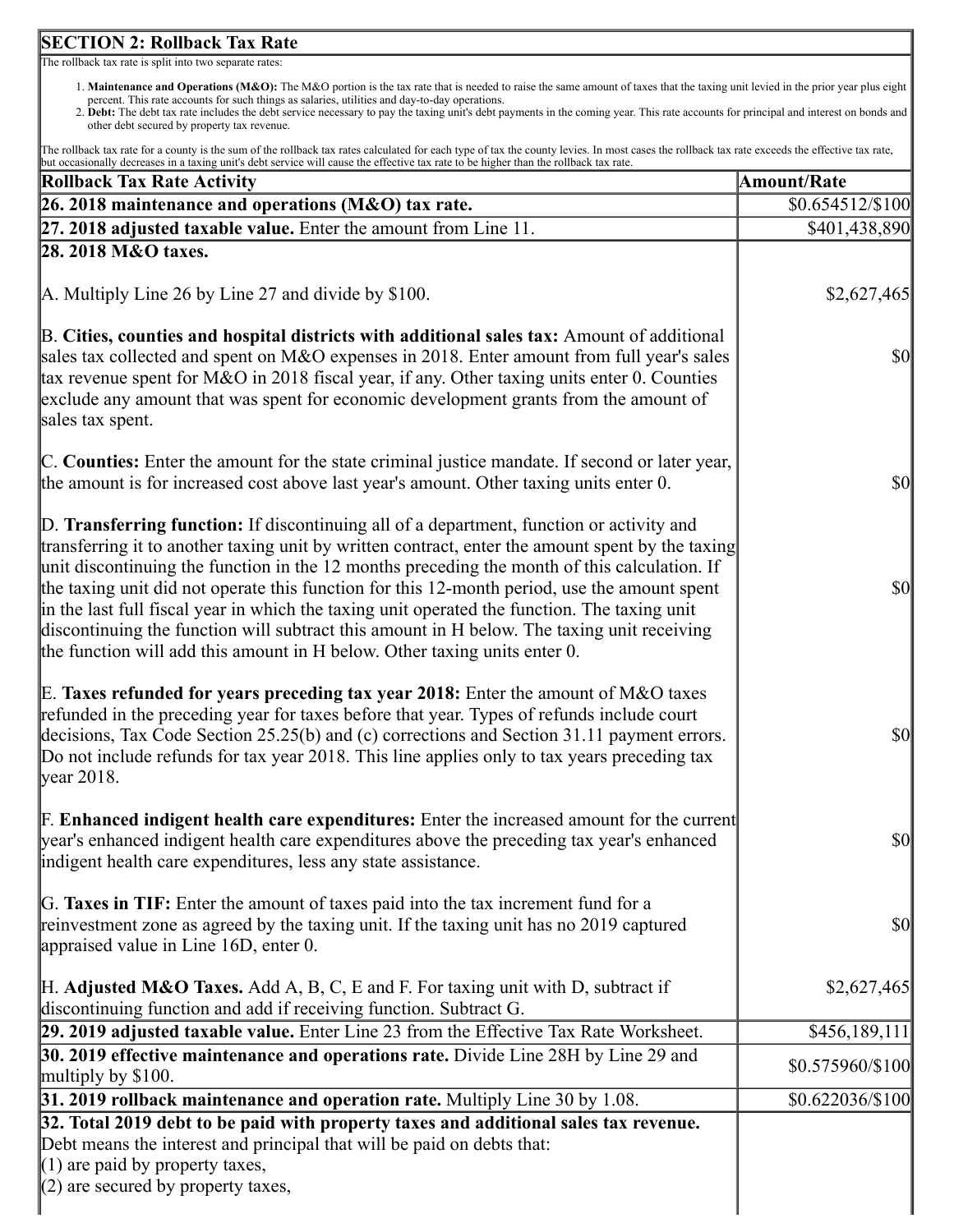| $\langle 3 \rangle$ are scheduled for payment over a period longer than one year and<br>$\parallel$ (4) are not classified in the taxing unit's budget as M&O expenses                                                                                                                                                   |                   |
|--------------------------------------------------------------------------------------------------------------------------------------------------------------------------------------------------------------------------------------------------------------------------------------------------------------------------|-------------------|
| A. Debt also includes contractual payments to other taxing units that have incurred debts on<br>behalf of this taxing unit, if those debts meet the four conditions above. Include only<br>amounts that will be paid from property tax revenue. Do not include appraisal district budget<br>payments. Enter debt amount. | \$465,569         |
| B. Subtract <b>unencumbered fund amount</b> used to reduce total debt.                                                                                                                                                                                                                                                   |                   |
| C. Subtract amount paid from other resources.                                                                                                                                                                                                                                                                            | <b>\$0</b>        |
| D. Adjusted debt. Subtract B and C from A.                                                                                                                                                                                                                                                                               |                   |
|                                                                                                                                                                                                                                                                                                                          | $\frac{1}{2}$     |
|                                                                                                                                                                                                                                                                                                                          | \$465,569         |
| 33. Certified 2018 excess debt collections. Enter the amount certified by the collector.                                                                                                                                                                                                                                 | <b>\$0</b>        |
| 34. Adjusted 2019 debt. Subtract Line 33 from Line 32D.                                                                                                                                                                                                                                                                  | \$465,569         |
| 35. Certified 2019 anticipated collection rate. Enter the rate certified by the collector. If<br>the rate is 100 percent or greater, enter 100 percent.                                                                                                                                                                  | 100.00%           |
| 36. 2019 debt adjusted for collections. Divide Line 34 by Line 35                                                                                                                                                                                                                                                        | \$465,569         |
| <b>37. 2019 total taxable value.</b> Enter the amount on Line 19.                                                                                                                                                                                                                                                        | \$496,719,431     |
| <b>38. 2019 debt tax rate.</b> Divide Line 36 by Line 37 and multiply by \$100.                                                                                                                                                                                                                                          | \$0.093728/\$100  |
| <b>39. 2019 rollback tax rate.</b> Add Lines 31 and 38.                                                                                                                                                                                                                                                                  | $$0.715764/\$100$ |
| 40. COUNTIES ONLY. Add together the rollback tax rates for each type of tax the county<br>levies. The total is the 2019 county rollback tax rate.                                                                                                                                                                        | \$0.757703/\$100  |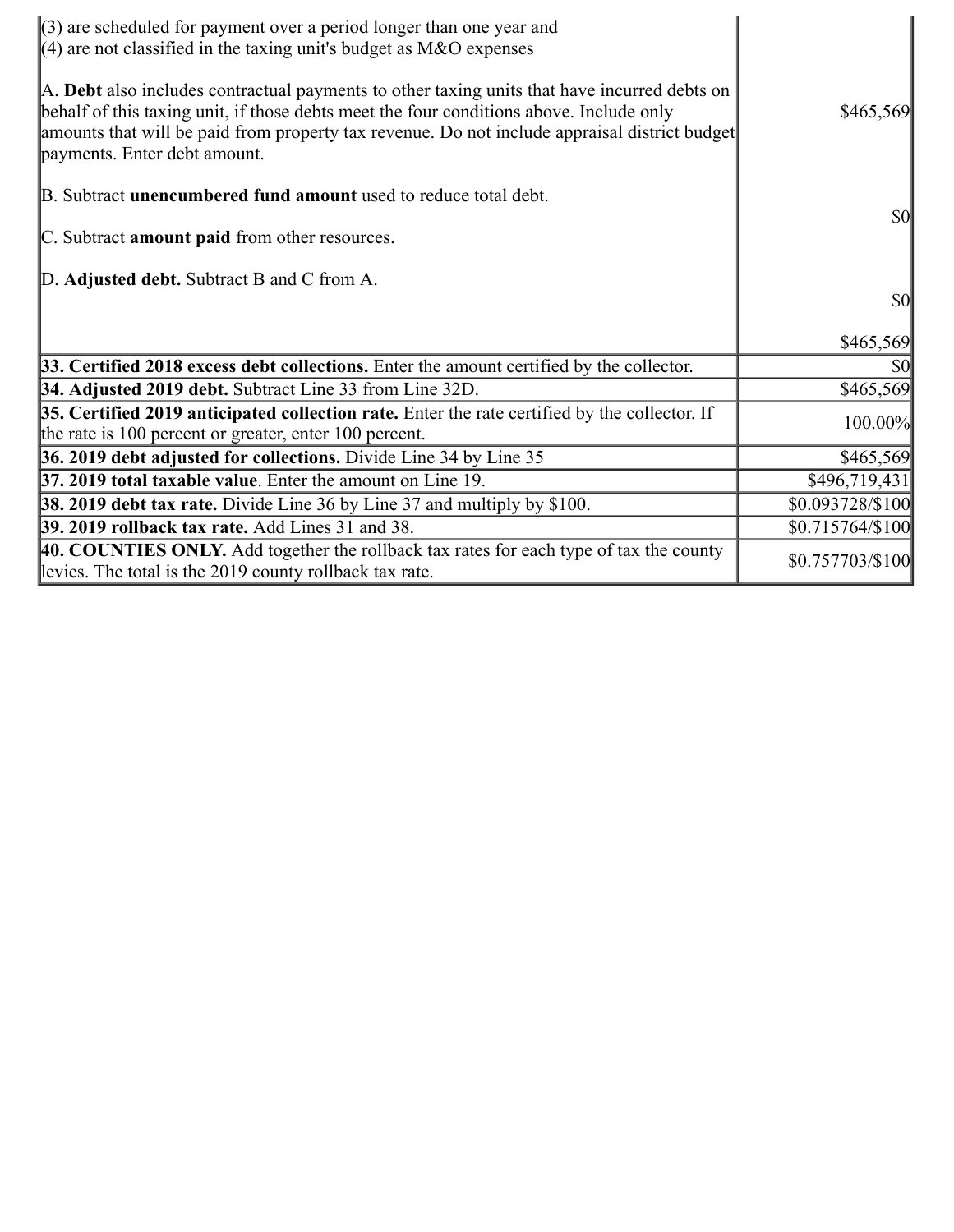# **2019 Tax Rate Calculation Worksheet** Department Date: 07/29/2019 10:56 AM **Taxing Units Other Than School Districts or Water Districts FISHER COUNTY**<br>Taxing Unit Name

Phone (area code and number)

Taxing Unit's Address, City, State, Zip Taxing Unit's Website Address

**\_\_\_\_\_\_\_\_\_\_\_\_\_\_\_\_\_\_\_\_\_\_\_\_\_\_\_\_\_\_\_\_\_\_** \_\_\_\_\_\_\_\_\_\_\_\_\_\_\_\_\_\_\_\_\_\_\_\_\_

GENERAL INFORMATION: Tax Code Section 26.04(c) requires an officer or employee designated by the governing body to calculate the effective tax rate and rollback tax rate for the taxing unit. These tax rates are expressed in dollars per \$100 of taxable value calculated. The calculation process starts afterthe chief appraiser delivers to the taxing unit the certified appraisal roll and the estimated values of properties under protest.

School districts do not use this form, but instead use Comptroller Form 50-859 Tax Rate Calculation Worksheet for School Districts.

Water districts as defined under Water Code Section 49.001(1) do not use this form, but instead use Comptroller Form 50-858 Water District Rollback Tax Rate Worksheet.

This worksheet is provided to assist taxing units in determining tax rates. The information provided in this worksheet is offered as technical assistance and not legal advice. Taxing units should consult legal counsel for interpretations of law regarding tax rate preparation and adoption.

#### **SECTION 1: Effective Tax Rate (No New Taxes) (Special Road & Bridge Fund)**

The effective tax rate enables the public to evaluate the relationship between taxes for the prior year and for the current year based on a tax rate that would produce the same amount of taxes (no new taxes) if applied to the same properties that are taxed in both years. When appraisal values increase, the effective tax rate should decrease.

| The effective tax rate for a county is the sum of the effective tax rates calculated for each type of tax the county levies.                                                                                                                                                                                                                                                                                                                                    |                                                                            |
|-----------------------------------------------------------------------------------------------------------------------------------------------------------------------------------------------------------------------------------------------------------------------------------------------------------------------------------------------------------------------------------------------------------------------------------------------------------------|----------------------------------------------------------------------------|
| <b>Effective Tax Rate Activity</b>                                                                                                                                                                                                                                                                                                                                                                                                                              | <b>Amount/Rate</b>                                                         |
| 1. 2018 total taxable value. Enter the amount of 2018 taxable value on the 2018 tax roll<br>today. Include any adjustments since last year's certification; exclude Tax Code Section<br>$[25.25(d)$ one-third over-appraisal corrections from these adjustments. This total includes the<br>taxable value of homesteads with tax ceilings (will deduct in Line 2) and the captured value<br>for tax increment financing (will deduct taxes in Line 14). $^{20}$ | \$401,922,310                                                              |
| 2. 2018 tax ceilings. Counties, cities and junior college districts. Enter 2018 total taxable<br>value of homesteads with tax ceilings. These include the homesteads of homeowners age 65<br>or older or disabled. Other taxing units enter 0. If your taxing units adopted the tax ceiling<br>provision in 2018 or a prior year for homeowners age 65 or older or disabled, use this step. <sup>2</sup>                                                        | $\sqrt{50}$                                                                |
| 3. Preliminary 2018 adjusted taxable value. Subtract Line 2 from Line 1.                                                                                                                                                                                                                                                                                                                                                                                        | \$401,922,310                                                              |
| 4. 2018 total adopted tax rate.                                                                                                                                                                                                                                                                                                                                                                                                                                 | \$0.024585/\$100                                                           |
| 5. 2018 taxable value lost because court appeals of ARB decisions reduced 2018<br>appraised value.<br>A. Original 2018 ARB Values:<br>B. 2018 values resulting from final court decisions:                                                                                                                                                                                                                                                                      | $\vert \mathbf{S} \mathbf{0} \vert$<br>$\vert \mathbf{S} \mathbf{0} \vert$ |
| $C.$ 2018 value loss. Subtract B from A. <sup>3</sup>                                                                                                                                                                                                                                                                                                                                                                                                           | $ 10\rangle$                                                               |
| $6.2018$ taxable value, adjusted for court-ordered reductions. Add Line $3$ and Line 5C.                                                                                                                                                                                                                                                                                                                                                                        | \$401,922,310                                                              |
| 7. 2018 taxable value of property in territory the taxing unit deannexed after Jan. 1,<br>2018. Enter the 2018 value of property in deannexed territory. <sup>4</sup>                                                                                                                                                                                                                                                                                           | $\vert \mathbf{S} \mathbf{0} \vert$                                        |
| 8. 2018 taxable value lost because property first qualified for an exemption in 2019.<br>Note that lowering the amount or percentage of an existing exemption does not create a new<br>exemption or reduce taxable value. If the taxing unit increased an original exemption, use<br>the difference between the original exempted amount and the increased exempted amount.<br>Do not include value lost due to freeport or goods-in-transit exemptions.        |                                                                            |
| A. Absolute exemptions. Use 2018 market value:                                                                                                                                                                                                                                                                                                                                                                                                                  | \$193,010                                                                  |
| B. Partial exemptions. 2019 exemption amount or 2019 percentage exemption times 2018<br>value:                                                                                                                                                                                                                                                                                                                                                                  | \$290,410                                                                  |
| C. Value loss. Add A and $B^5$                                                                                                                                                                                                                                                                                                                                                                                                                                  | \$483,420                                                                  |
| 9. 2018 taxable value lost because property first qualified for agricultural appraisal (1-                                                                                                                                                                                                                                                                                                                                                                      |                                                                            |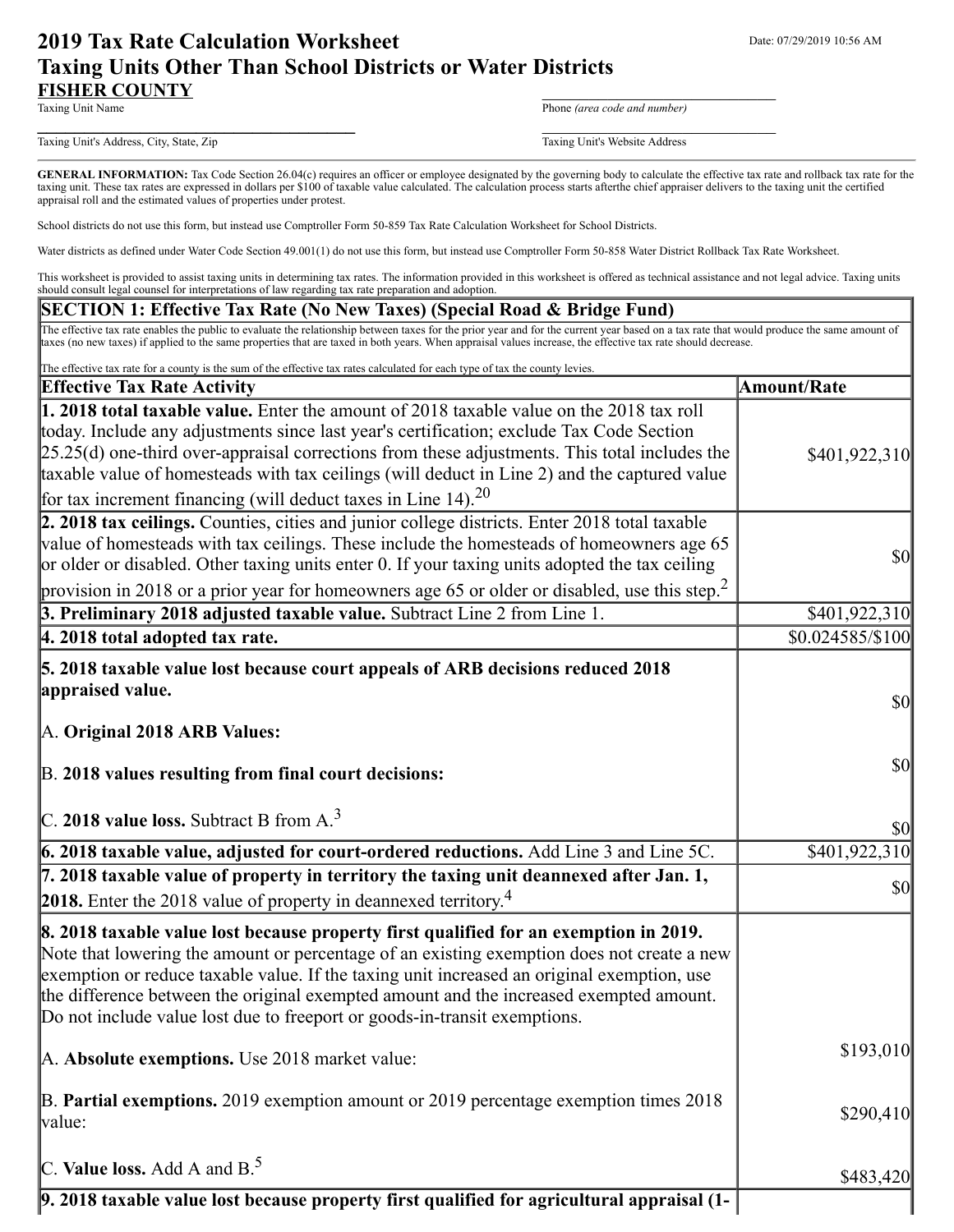| $\bf{d}$ or 1-d-1), timber appraisal, recreational/scenic appraisal or public access airport<br>special appraisal in 2019. Use only properties that qualified in 2019 for the first time; do<br>not use properties that qualified in 2018.                                                                                                                                                                  |                                     |
|-------------------------------------------------------------------------------------------------------------------------------------------------------------------------------------------------------------------------------------------------------------------------------------------------------------------------------------------------------------------------------------------------------------|-------------------------------------|
| A. 2018 market value:                                                                                                                                                                                                                                                                                                                                                                                       | \$0                                 |
| B. 2019 productivity or special appraised value:                                                                                                                                                                                                                                                                                                                                                            | $\vert \mathbf{S} \mathbf{O} \vert$ |
| C. Value loss. Subtract B from $A6$                                                                                                                                                                                                                                                                                                                                                                         | $ 10\rangle$                        |
| 10. Total adjustments for lost value. Add lines 7, 8C and 9C.                                                                                                                                                                                                                                                                                                                                               | \$483,420                           |
| 11. 2018 adjusted taxable value. Subtract Line 10 from Line 6.                                                                                                                                                                                                                                                                                                                                              | \$401,438,890                       |
| 12. Adjusted 2018 taxes. Multiply Line 4 by Line 11 and divide by \$100.                                                                                                                                                                                                                                                                                                                                    | \$98,693                            |
| 13. Taxes refunded for years preceding tax year 2018. Enter the amount of taxes refunded<br>by the taxing unit for tax years preceding tax year 2018. Types of refunds include court<br>decisions, Tax Code Section 25.25(b) and (c) corrections and Tax Code Section 31.11<br>payment errors. Do not include refunds for tax year 2018. This line applies only to tax years<br>preceding tax year 2018.    | \$38                                |
| $\vert$ 14. Taxes in tax increment financing (TIF) for tax year 2018. Enter the amount of taxes<br>paid into the tax increment fund for a reinvestment zone as agreed by the taxing unit. If the<br>taxing unit has no 2019 captured appraised value in Line 16D, enter 0.8                                                                                                                                 | \$0                                 |
| 15. Adjusted 2018 taxes with refunds and TIF adjustment. Add Lines 12 and 13, subtract<br>Line $14.9$                                                                                                                                                                                                                                                                                                       | \$98,731                            |
| 16. Total 2019 taxable value on the 2019 certified appraisal roll today. This value<br>includes only certified values and includes the total taxable value of homesteads with tax<br>ceilings (will deduct in Line 18). These homesteads include homeowners age 65 or older or<br>disabled. <sup>10</sup>                                                                                                   |                                     |
| A. Certified values:                                                                                                                                                                                                                                                                                                                                                                                        | \$492,491,210                       |
| B. Counties: Include railroad rolling stock values certified by the Comptroller's office:                                                                                                                                                                                                                                                                                                                   | \$4,228,221                         |
| C. Pollution control and energy storage system exemption: Deduct the value of property<br>exempted for the current tax year for the first time as pollution control or energy storage<br>system property:                                                                                                                                                                                                   | $\vert \mathbf{S} \mathbf{O} \vert$ |
| D. Tax increment financing: Deduct the 2019 captured appraised value of property taxable<br>by a taxing unit in a tax increment financing zone for which the 2019 taxes will be deposited<br>into the tax increment fund. Do not include any new property value that will be included in<br>Line 21 below. <sup>11</sup>                                                                                    | \$0                                 |
| E. Total 2019 value. Add A and B, then subtract C and D.                                                                                                                                                                                                                                                                                                                                                    | \$496,719,431                       |
| $\vert$ 17. Total value of properties under protest or not included on certified appraisal roll. <sup>12</sup>                                                                                                                                                                                                                                                                                              |                                     |
| $\mathbb A$ . 2019 taxable value of properties under protest. The chief appraiser certifies a list of<br>properties still under ARB protest. The list shows the appraisal district's value and the<br>taxpayer's claimed value, if any, or an estimate of the value if the taxpayer wins. For each of<br>the properties under protest, use the lowest of these values. Enter the total value. <sup>13</sup> | $\vert \mathbf{S} \mathbf{O} \vert$ |
| B. 2019 value of properties not under protest or included on certified appraisal roll.<br>The chief appraiser gives taxing units a list of those taxable properties that the chief<br>appraiser knows about, but are not included in the appraisal roll certification. These                                                                                                                                | \$0                                 |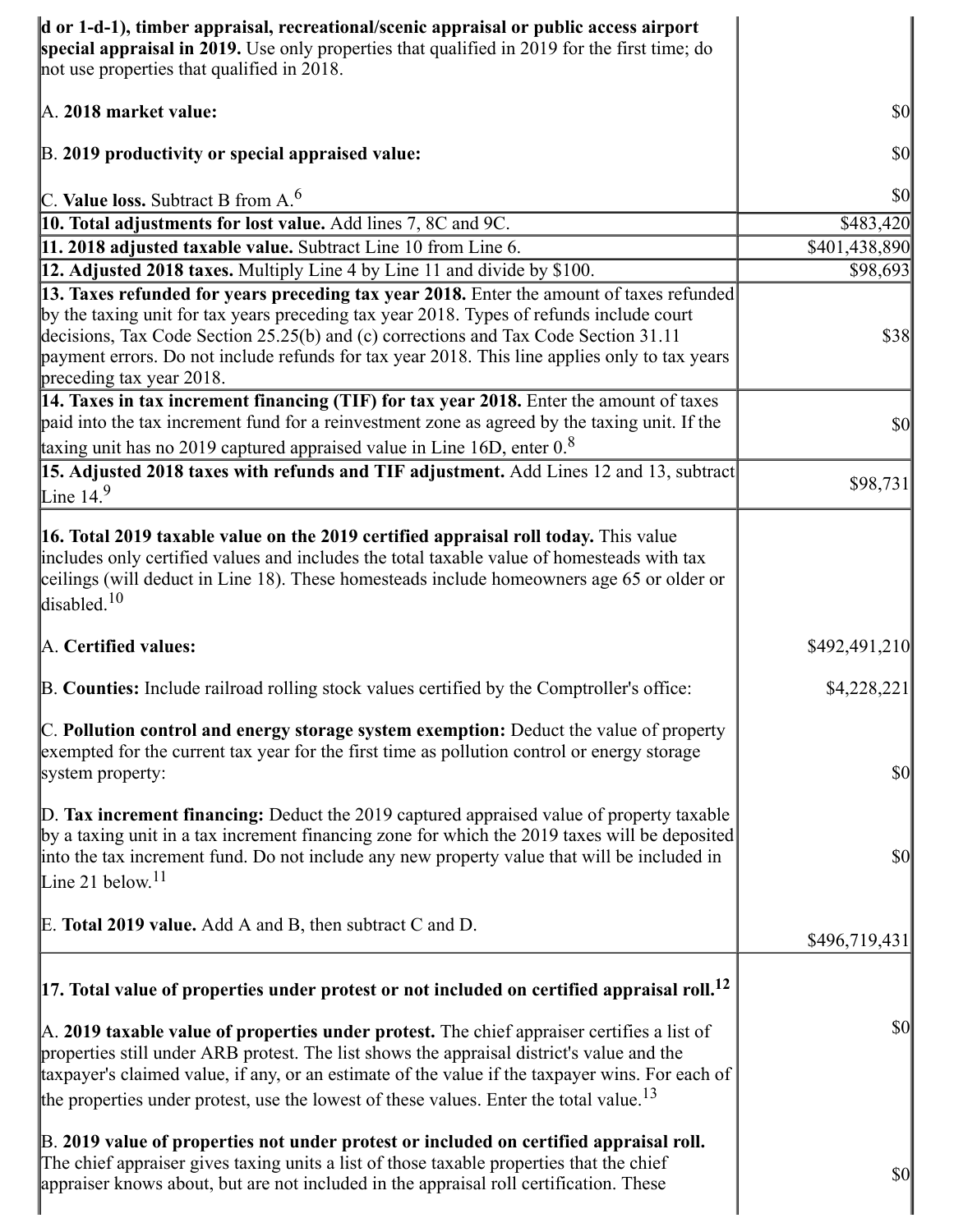| properties also are not on the list of properties that are still under protest. On this list of<br>properties, the chief appraiser includes the market value, appraised value and exemptions for<br>the preceding year and a reasonable estimate of the market value, appraised value and<br>exemptions for the current year. Use the lower market, appraised or taxable value (as<br>appropriate). Enter the total value. $^{14}$                                                                                                                                                                                                           |                              |
|----------------------------------------------------------------------------------------------------------------------------------------------------------------------------------------------------------------------------------------------------------------------------------------------------------------------------------------------------------------------------------------------------------------------------------------------------------------------------------------------------------------------------------------------------------------------------------------------------------------------------------------------|------------------------------|
| C. Total value under protest or not certified. Add A and B.                                                                                                                                                                                                                                                                                                                                                                                                                                                                                                                                                                                  |                              |
|                                                                                                                                                                                                                                                                                                                                                                                                                                                                                                                                                                                                                                              | <b>\$0</b>                   |
| 18. 2019 tax ceilings. Counties, cities and junior colleges enter 2019 total taxable value of<br>homesteads with tax ceilings. These include the homesteads of homeowners age 65 or older<br>or disabled. Other taxing units enter 0. If your taxing units adopted the tax ceiling provision                                                                                                                                                                                                                                                                                                                                                 | $\sqrt{50}$                  |
| $\left  \text{in } 2018 \text{ or a prior year for home owners age 65 or older or disabled, use this step.} \right $<br>19. 2019 total taxable value. Add Lines 16E and 17C. Subtract Line 18.                                                                                                                                                                                                                                                                                                                                                                                                                                               | \$496,719,431                |
| 20. Total 2019 taxable value of properties in territory annexed after Jan. 1, 2018.<br>Include both real and personal property. Enter the 2019 value of property in territory<br>annexed. <sup>16</sup>                                                                                                                                                                                                                                                                                                                                                                                                                                      | <b>\$0</b>                   |
| 21. Total 2019 taxable value of new improvements and new personal property located<br>in new improvements. New means the item was not on the appraisal roll in 2018. An<br>improvement is a building, structure, fixture or fence erected on or affixed to land. New<br>additions to existing improvements may be included if the appraised value can be<br>determined. New personal property in a new improvement must have been brought into the<br>taxing unit after Jan. 1, 2018, and be located in a new improvement. New improvements do<br>include property on which a tax abatement agreement has expired for $2019$ . <sup>17</sup> | \$40,530,320                 |
| 22. Total adjustments to the 2019 taxable value. Add Lines 20 and 21.                                                                                                                                                                                                                                                                                                                                                                                                                                                                                                                                                                        | \$40,530,320                 |
| 23. 2019 adjusted taxable value. Subtract Line 22 from Line 19.                                                                                                                                                                                                                                                                                                                                                                                                                                                                                                                                                                              | \$456,189,111                |
| 24. 2019 effective tax rate. Divide Line 15 by Line 23 and multiply by $$100.18$                                                                                                                                                                                                                                                                                                                                                                                                                                                                                                                                                             | $$0.021642\allowbreak/\$100$ |
| 25. COUNTIES ONLY. Add together the effective tax rates for each type of tax the county<br>levies. The total is the 2019 county effective tax rate. <sup>19</sup>                                                                                                                                                                                                                                                                                                                                                                                                                                                                            | \$0.718526/\$100             |

| <sup>1</sup> Tex. Tax Code Section $26.012(14)$ | $^{9}$ Tex. Tax Code Section 26.012(13)              |
|-------------------------------------------------|------------------------------------------------------|
| $2$ Tex. Tax Code Section 26.012(14)            | $10$ Tex. Tax Code Section 26.012                    |
| $3$ Tex. Tax Code Section 26.012(13)            | <sup>11</sup> Tex. Tax Code Section $26.03(c)$       |
| $4$ Tex. Tax Code Section 26.012(15)            | <sup>12</sup> Tex. Tax Code Section 26.01(c) and (d) |
| $5$ Tex. Tax Code Section 26.012(15)            | <sup>13</sup> Tex. Tax Code Section $26.01(c)$       |
| ${}^{6}$ Tex. Tax Code Section 26.012(15)       | <sup>14</sup> Tex. Tax Code Section $26.01(d)$       |
| $7$ Tex. Tax Code Section 26.012(13)            | <sup>15</sup> Tex. Tax Code Section $26.012(6)$      |
| ${}^{8}$ Tex. Tax Code Section 26.03(c)         | <sup>16</sup> Tex. Tax Code Section $26.012(17)$     |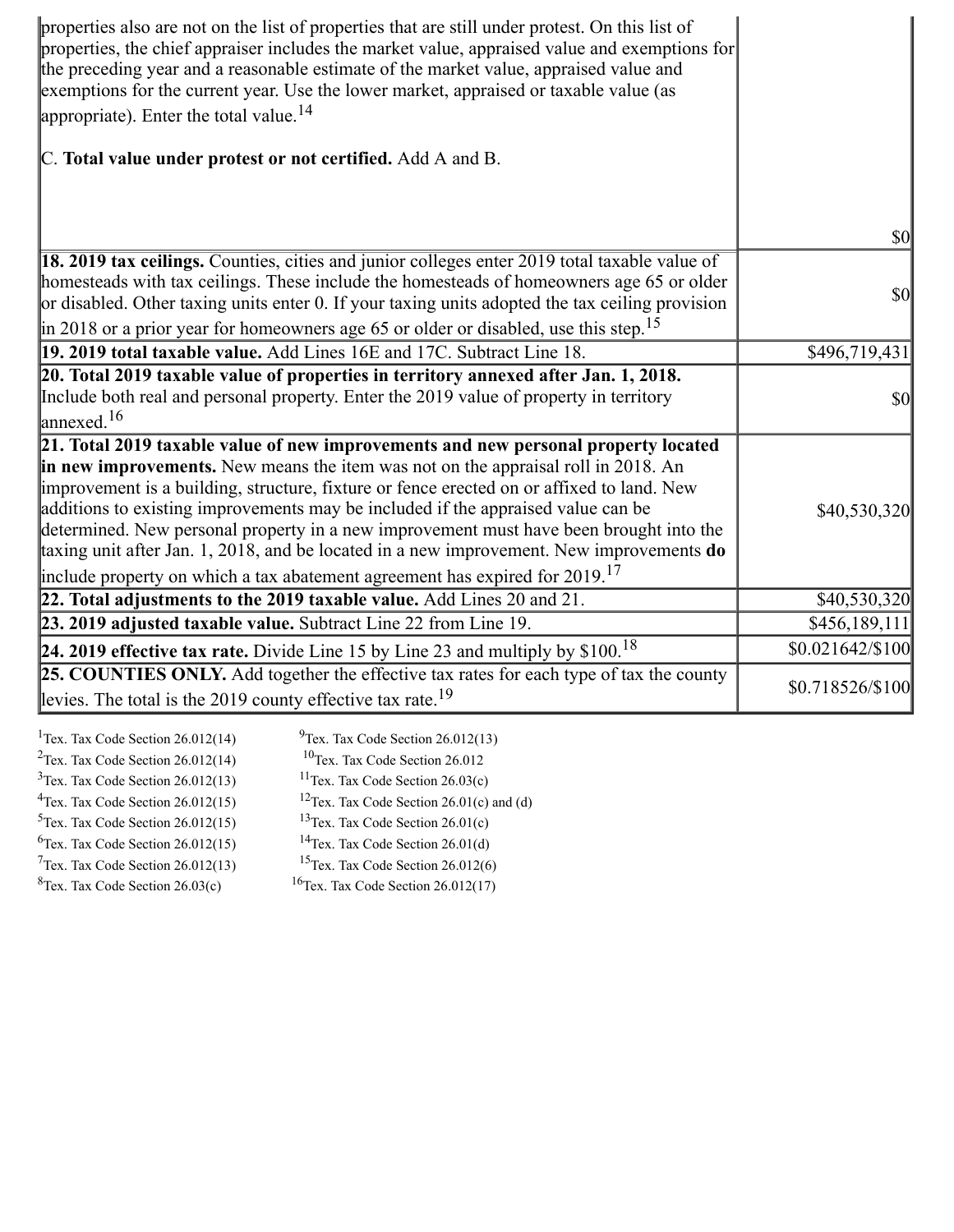## 1. **Maintenance and Operations (M&O):** The M&O portion is the tax rate that is needed to raise the same amount of taxes that the taxing unit levied in the prior year plus eight percent. This rate accounts for such things as salaries, utilities and day-to-day operations. 2. **Debt:** The debt tax rate includes the debt service necessary to pay the taxing unit's debt payments in the coming year. This rate accounts for principal and interest on bonds and other debt secured by property tax revenue. The rollback tax rate for a county is the sum of the rollback tax rates calculated for each type of tax the county levies. In most cases the rollback tax rate exceeds the effective tax rate, but occasionally decreases in a taxing unit's debt service will cause the effective tax rate to be higher than the rollback tax rate. **Rollback Tax Rate Activity Amount/Rate 26. 2018 maintenance and operations (M&O) tax rate.** \$0.024585/\$100 **27. 2018 adjusted taxable value.** Enter the amount from Line 11. S401,438,890 **28. 2018 M&O taxes.** A. Multiply Line 26 by Line 27 and divide by \$100. B. **Cities, counties and hospital districts with additional sales tax:** Amount of additional sales tax collected and spent on M&O expenses in 2018. Enter amount from full year's sales tax revenue spent for M&O in 2018 fiscal year, if any. Other taxing units enter 0. Counties exclude any amount that was spent for economic development grants from the amount of sales tax spent. C. **Counties:** Enter the amount for the state criminal justice mandate. If second or later year, the amount is for increased cost above last year's amount. Other taxing units enter 0. D. **Transferring function:** If discontinuing all of a department, function or activity and transferring it to another taxing unit by written contract, enter the amount spent by the taxing unit discontinuing the function in the 12 months preceding the month of this calculation. If the taxing unit did not operate this function for this 12-month period, use the amount spent in the last full fiscal year in which the taxing unit operated the function. The taxing unit discontinuing the function will subtract this amount in H below. The taxing unit receiving the function will add this amount in H below. Other taxing units enter 0. E. **Taxes refunded for years preceding tax year 2018:** Enter the amount of M&O taxes refunded in the preceding year for taxes before that year. Types of refunds include court decisions, Tax Code Section 25.25(b) and (c) corrections and Tax Code Section 31.11 payment errors. Do not include refunds for tax year 2018. This line applies only to tax years preceding tax year 2018. F. **Enhanced indigent health care expenditures:** Enter the increased amount for the current year's enhanced indigent health care expenditures above the preceding tax year's enhanced indigent health care expenditures, less any state assistance. G. **Taxes in TIF:** Enter the amount of taxes paid into the tax increment fund for a reinvestment zone as agreed by the taxing unit. If the taxing unit has no 2019 captured appraised value in Line 16D, enter 0. H. **Adjusted M&O Taxes.** Add A, B, C, E and F. For taxing unit with D, subtract if discontinuing function and add if receiving function. Subtract G. \$98,693 \$98,693 **29. 2019 adjusted taxable value.** Enter Line 23 from the Effective Tax Rate Worksheet. \$456,189,111 **30. 2019 effective maintenance and operations rate.** Divide Line 28H by Line 29 and \$0.021634/\$100 multiply by \$100. **31. 2019 rollback maintenance and operation rate.** Multiply Line 30 by 1.08.  $\qquad \qquad$  \$0.023364/\$100 **32. Total 2019 debt to be paid with property taxes and additional sales tax revenue.** Debt means the interest and principal that will be paid on debts that: (1) are paid by property taxes,

\$0

\$0

\$0

\$0

\$0

\$0

**SECTION 2: Rollback Tax Rate (Special Road & Bridge Fund)** 

The rollback tax rate is split into two separate rates:

https://activities.com/tnt/application/reports/1564415798056.html 9/12/1564415798056.html 9/12/13/156441579805  $(2)$  are secured by property taxes,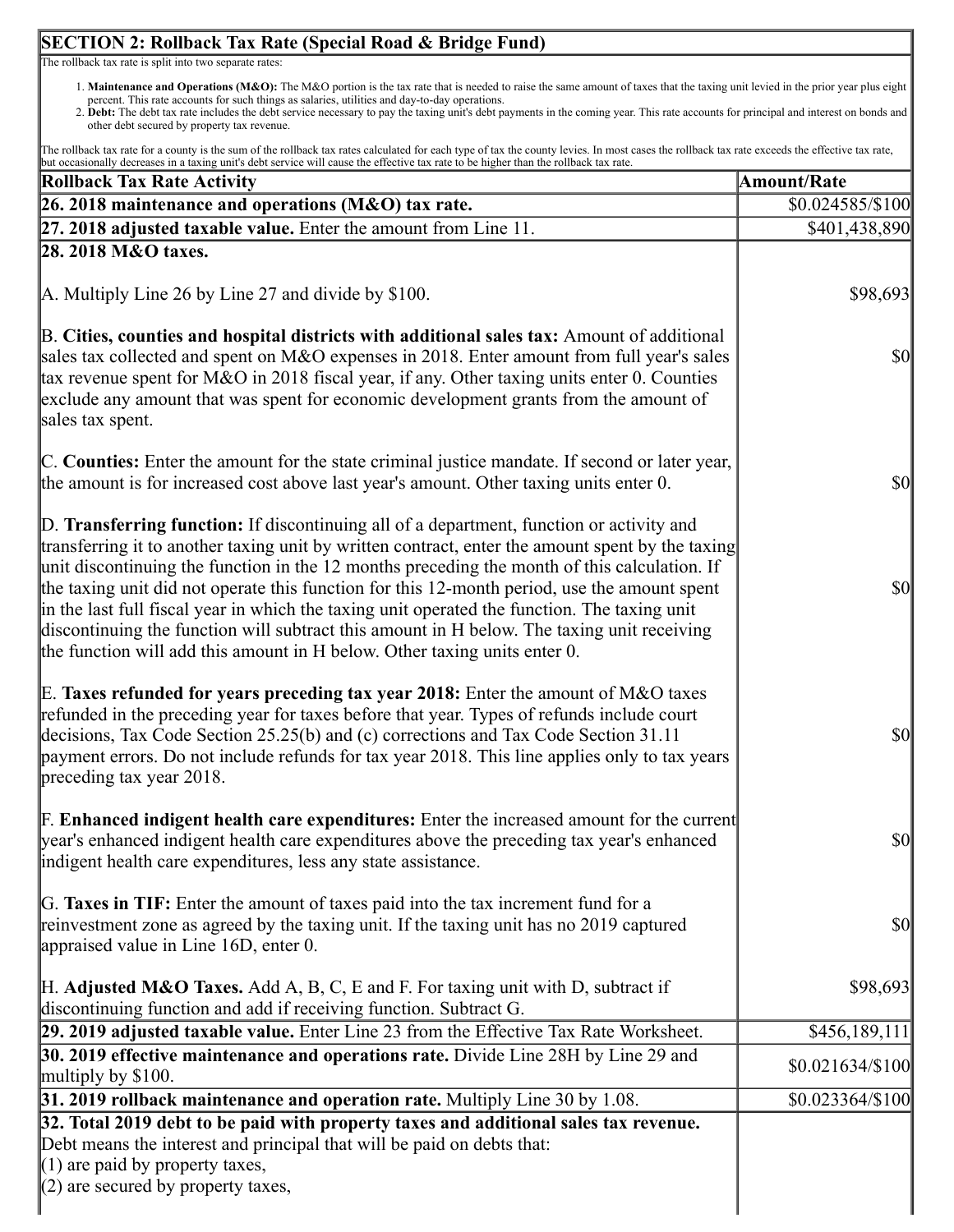| $(3)$ are scheduled for payment over a period longer than one year and<br>$(4)$ are not classified in the taxing unit's budget as M&O expenses                                                                                                                                                                           |                  |
|--------------------------------------------------------------------------------------------------------------------------------------------------------------------------------------------------------------------------------------------------------------------------------------------------------------------------|------------------|
| A. Debt also includes contractual payments to other taxing units that have incurred debts on<br>behalf of this taxing unit, if those debts meet the four conditions above. Include only<br>amounts that will be paid from property tax revenue. Do not include appraisal district budget<br>payments. Enter debt amount. | \$92,268         |
| B. Subtract <b>unencumbered fund amount</b> used to reduce total debt.                                                                                                                                                                                                                                                   |                  |
| C. Subtract amount paid from other resources.                                                                                                                                                                                                                                                                            | <b>\$0</b>       |
| D. Adjusted debt. Subtract B and C from A.                                                                                                                                                                                                                                                                               |                  |
|                                                                                                                                                                                                                                                                                                                          | $\frac{1}{2}$    |
|                                                                                                                                                                                                                                                                                                                          | \$92,268         |
| 33. Certified 2018 excess debt collections. Enter the amount certified by the collector.                                                                                                                                                                                                                                 | <b>\$0</b>       |
| 34. Adjusted 2019 debt. Subtract Line 33 from Line 32D.                                                                                                                                                                                                                                                                  | \$92,268         |
| 35. Certified 2019 anticipated collection rate. Enter the rate certified by the collector. If<br>the rate is $100$ percent or greater, enter $100$ percent.                                                                                                                                                              | 100.00%          |
| 36. 2019 debt adjusted for collections. Divide Line 34 by Line 35                                                                                                                                                                                                                                                        | \$92,268         |
| <b>37. 2019 total taxable value.</b> Enter the amount on Line 19.                                                                                                                                                                                                                                                        | \$496,719,431    |
| <b>38. 2019 debt tax rate.</b> Divide Line 36 by Line 37 and multiply by \$100.                                                                                                                                                                                                                                          | \$0.018575/\$100 |
| <b>39. 2019 rollback tax rate.</b> Add Lines 31 and 38.                                                                                                                                                                                                                                                                  | \$0.041939/\$100 |
| 40. COUNTIES ONLY. Add together the rollback tax rates for each type of tax the county<br>levies. The total is the 2019 county rollback tax rate.                                                                                                                                                                        | \$0.757703/\$100 |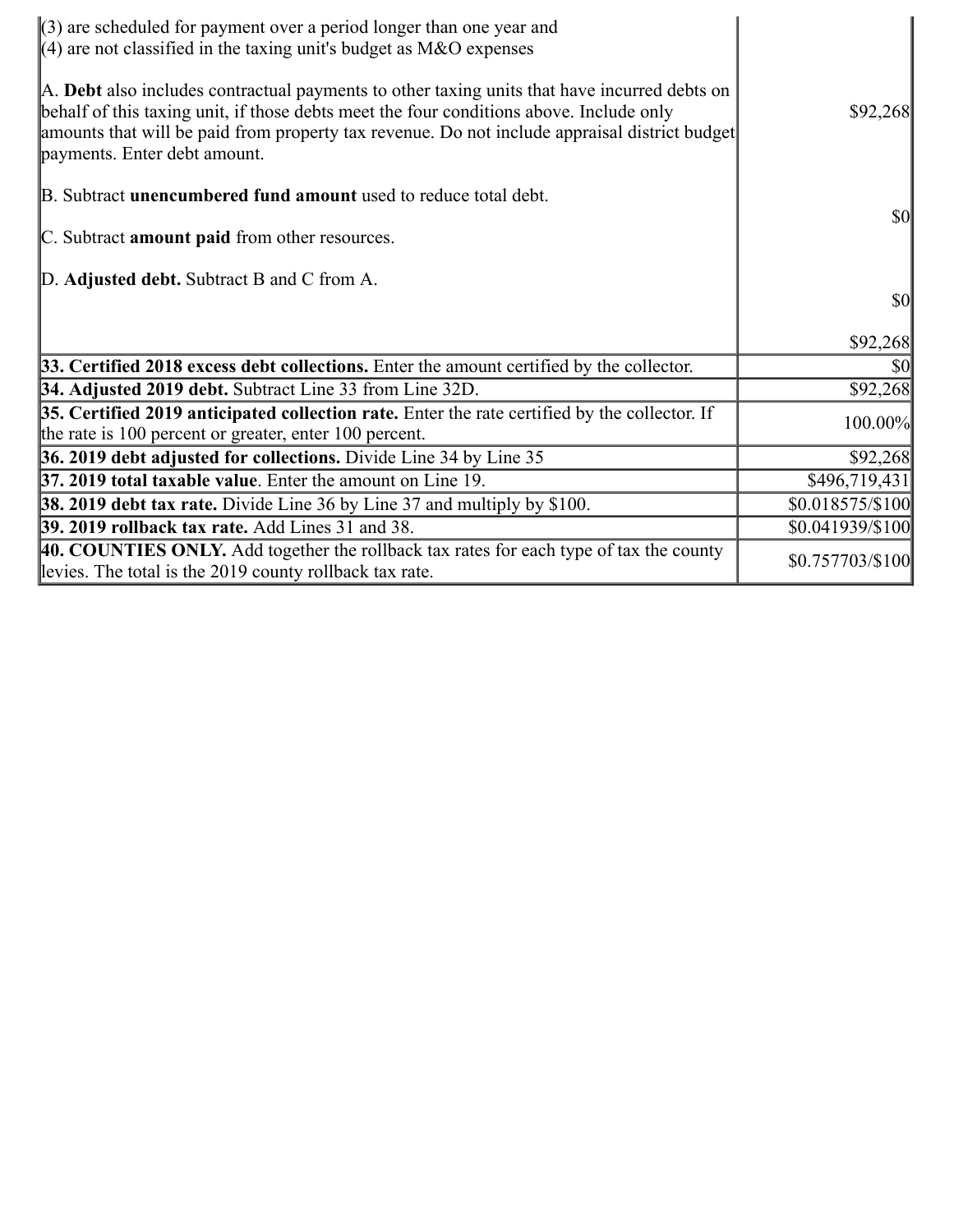| Cities, counties and hospital districts may levy a sales tax specifically to reduce property taxes. Local voters by election must approve imposing orabolishing the additional sales tax. If<br>This section should only be completed by a county, city or hospital district that is required to adjust its effective tax rate and/or rollback tax rate because it adopted the additional sales<br><b>Amount/Rate</b><br><b>Summary</b> webpage. Taxing units that adopted the sales tax before November 2018, skip this<br>46. 2019 effective tax rate, adjusted for sales tax. Taxing units that adopted the sales tax in | <b>SECTION 3: Additional Sales Tax to Reduce Property Taxes</b>                                                                                                                                                                                                                                                                     |                  |
|-----------------------------------------------------------------------------------------------------------------------------------------------------------------------------------------------------------------------------------------------------------------------------------------------------------------------------------------------------------------------------------------------------------------------------------------------------------------------------------------------------------------------------------------------------------------------------------------------------------------------------|-------------------------------------------------------------------------------------------------------------------------------------------------------------------------------------------------------------------------------------------------------------------------------------------------------------------------------------|------------------|
|                                                                                                                                                                                                                                                                                                                                                                                                                                                                                                                                                                                                                             | approved, the taxing unit must reduce its effective and rollback tax rates to offset the expected sales tax revenue.                                                                                                                                                                                                                |                  |
|                                                                                                                                                                                                                                                                                                                                                                                                                                                                                                                                                                                                                             |                                                                                                                                                                                                                                                                                                                                     |                  |
|                                                                                                                                                                                                                                                                                                                                                                                                                                                                                                                                                                                                                             | <b>Activity</b>                                                                                                                                                                                                                                                                                                                     |                  |
|                                                                                                                                                                                                                                                                                                                                                                                                                                                                                                                                                                                                                             | 41. Taxable Sales. For taxing units that adopted the sales tax in November 2018 or May                                                                                                                                                                                                                                              |                  |
|                                                                                                                                                                                                                                                                                                                                                                                                                                                                                                                                                                                                                             | 2019, enter the Comptroller's estimate of taxable sales for the previous four quarters. $20$<br>Estimates of taxable sales may be obtained through the Comptroller's Allocation Historical<br>lline.                                                                                                                                | $\sqrt{50}$      |
|                                                                                                                                                                                                                                                                                                                                                                                                                                                                                                                                                                                                                             | $\vert$ 42. Estimated sales tax revenue. Counties exclude any amount that is or will be spent for                                                                                                                                                                                                                                   |                  |
|                                                                                                                                                                                                                                                                                                                                                                                                                                                                                                                                                                                                                             | economic development grants from the amount of estimated sales tax revenue. <sup>21</sup> Taxing<br>units that adopted the sales tax in November 2018 or in May 2019.<br>Multiply the amount on Line 41 by the sales tax rate $(.01, .005)$ or $.0025$ , as applicable) and<br>multiply the result by .95. <sup>22</sup><br> - or - | $\sqrt{50}$      |
|                                                                                                                                                                                                                                                                                                                                                                                                                                                                                                                                                                                                                             | Taxing units that adopted the sales tax before November 2018.<br>Enter the sales tax revenue for the previous four quarters. Do not multiply by .95.                                                                                                                                                                                |                  |
|                                                                                                                                                                                                                                                                                                                                                                                                                                                                                                                                                                                                                             | 43. 2019 total taxable value. Enter the amount from Line 37 of the Rollback Tax Rate<br>Worksheet.                                                                                                                                                                                                                                  | \$496,719,431    |
|                                                                                                                                                                                                                                                                                                                                                                                                                                                                                                                                                                                                                             | 44. Sales tax adjustment rate. Divide Line 42 by Line 43 and multiply by $$100$ .                                                                                                                                                                                                                                                   | \$0/\$100        |
|                                                                                                                                                                                                                                                                                                                                                                                                                                                                                                                                                                                                                             | <b>45. 2019 effective tax rate, unadjusted for sales tax.</b> <sup>23</sup> Enter the rate from Line 24 or 25,<br>as applicable, on the Effective Tax Rate Worksheet.                                                                                                                                                               | \$0.718526/\$100 |
|                                                                                                                                                                                                                                                                                                                                                                                                                                                                                                                                                                                                                             | November 2018 or in May 2019. Subtract Line 44 from Line 45. Skip to Line 47 if you<br>adopted the additional sales tax before November 2018.                                                                                                                                                                                       | \$0.718526/\$100 |
|                                                                                                                                                                                                                                                                                                                                                                                                                                                                                                                                                                                                                             | 47. 2019 rollback tax rate, unadjusted for sales tax. <sup>24</sup> Enter the rate from Line 39 or 40,<br>as applicable, of the Rollback Tax Rate Worksheet.                                                                                                                                                                        | \$0.757703/\$100 |
|                                                                                                                                                                                                                                                                                                                                                                                                                                                                                                                                                                                                                             | $\vert$ 48. 2019 rollback tax rate, adjusted for sales tax. Subtract Line 44 from Line 47.                                                                                                                                                                                                                                          | \$0.757703/\$100 |

 $\overline{\mathbf{1}}$ 

<sup>17</sup>Tex. Tax Code Section  $26.012(17)$ 

<sup>18</sup>Tex. Tax Code Section  $26.04(c)$ 

<sup>19</sup>Tex. Tax Code Section  $26.04(d)$ 

 $20$ Tex. Tax Code Section 26.041(d)

<sup>21</sup>Tex. Tax Code Section  $26.041(i)$ 

 $22$ Tex. Tax Code Section 26.041(d)

<sup>23</sup>Tex. Tax Code Section  $26.04(c)$ 

<sup>24</sup>Tex. Tax Code Section  $26.04(c)$